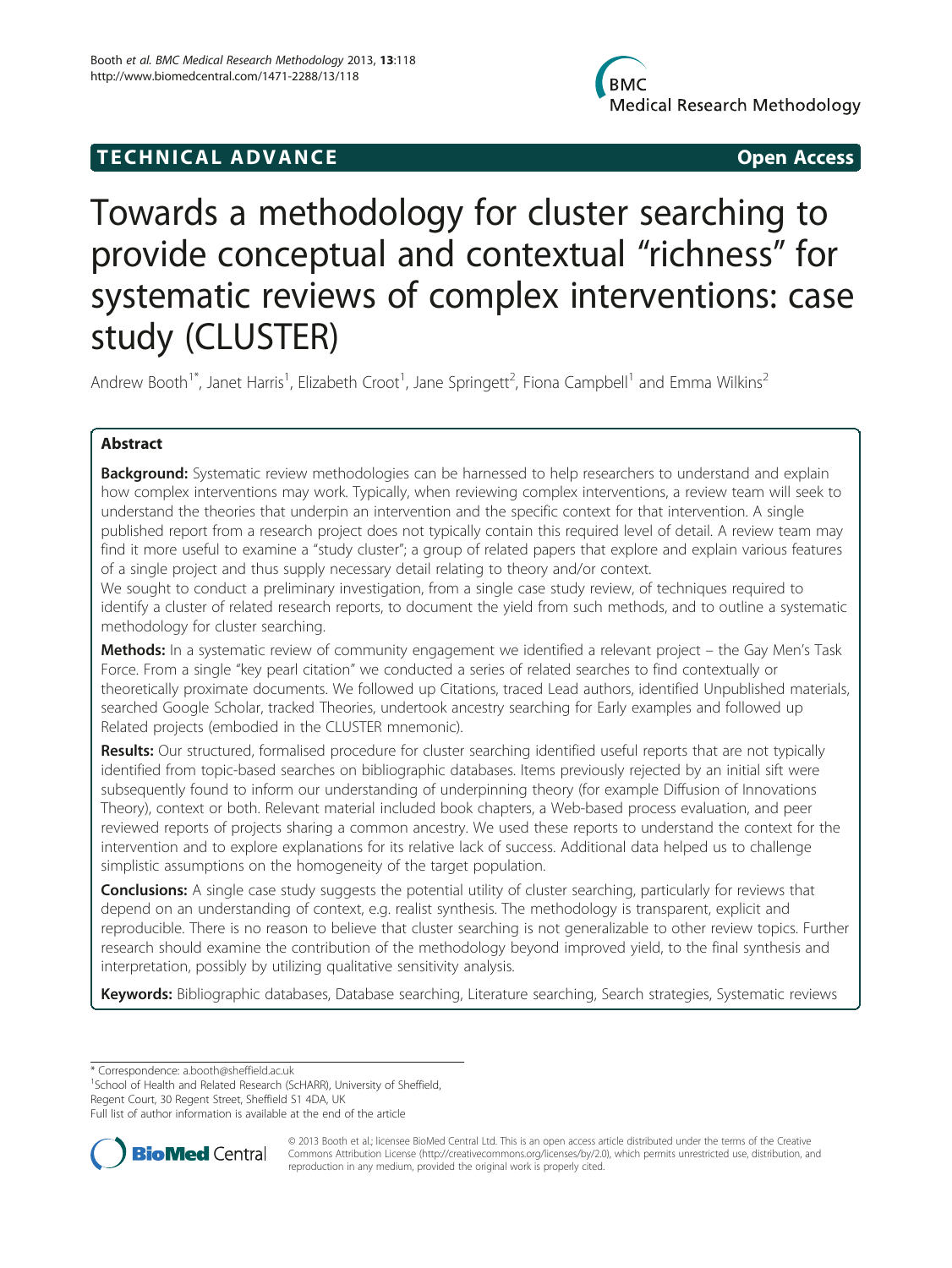#### Background

As systematic review methodologies seek to incorporate an ever wider variety of types of evidence, and to integrate both quantitative and qualitative data, review teams need to develop ever more innovative and imaginative techniques of synthesis [[1,2\]](#page-11-0). Innovative methods of synthesis, in turn, require that the team moves away from reliance on topic-based search techniques that are specified a priori towards more creative, intuitive and iterative procedures for evidence identification [\[3\]](#page-11-0). Such exacting demands are exemplified by systematic reviews of complex interventions.

Emerging systematic review methods for complex interventions often seek to identify underpinning theories to explore, and attempt to explain, what exactly is happening as a result of the intervention [\[4\]](#page-11-0). In addition to this explanatory function theories may be used for a more instrumental purpose – to construct a framework by which reviewers extract and subsequently analyse data from included studies [\[5](#page-11-0)]. A theoretical framework may therefore act as either a "window" for illumination and/or as a "scaffold" for construction of the review (Table 1).

Systematic review methods for complex interventions also typically require a review team to gain an in-depth understanding of context and of implementation issues. The team needs to identify "thick" data to enable them to explain not simply "what works" but 'what works for whom, in what contexts, and why' [\[6](#page-11-0)] (Table 1). Teams at the EPPI-Centre (Institute of Education, University of London) conduct separate reviews of outcome studies (e.g. randomized controlled trials) and process evaluations and then interpret the findings using a technique known as narrative synthesis [[7\]](#page-11-0). The Cochrane Collaboration similarly seeks to enhance its systematic reviews of effects by undertaking syntheses of qualitative research [[8\]](#page-11-0).

Such a move poses at least two major challenges to identification of relevant evidence: first, search methodologies must be sufficiently robust and rigorous to preserve the credibility of the review, and, second, iterative and intuitive search procedures may render it problematic "to use completely reproducible and transparent search and selection strategies" [[9](#page-11-0)]. Few existing search

Table 1 Systematic review methodologies requiring identification of theory and/or context

| Methodologies requiring<br>identification of theory | Methodologies requiring<br>identification of context |  |
|-----------------------------------------------------|------------------------------------------------------|--|
| Best fit framework synthesis                        |                                                      |  |
| Framework synthesis                                 |                                                      |  |
| Realist synthesis                                   | Realist synthesis                                    |  |
| Systematic review of complex<br>interventions       | Systematic review of complex<br>interventions        |  |

strategies manage to be rigorous, robust, reproducible and transparent while remaining iterative and intuitive. Systematic review search methodologies, for example the use of study filters, perform well against the former requirements by being necessarily "controlled" against deviation from the protocol. Traditional search techniques may offer flexibility to accommodate iterative approaches but may do so at the expense of being reproducible and transparent. These extremes may be caricatured on a continuum that extends from viewing information retrieval as a science through to considering searching to be an art [[10](#page-12-0)]. Might it be possible to develop methods of evidence identification that may be both iterative and systematic?

Many commentators would add comprehensive sampling to the defining characteristics of searches in support of systematic reviews. However recent developments in systematic review methodology make this a contested area [[11](#page-12-0),[12](#page-12-0)]. While systematic omission of relevant evidence, and its associated biases, is anathema for any systematic review, reviewers increasingly acknowledge that it is the appropriateness of the sample, not its comprehensiveness, that is the critical factor [[13](#page-12-0)]. Different emerging review methodologies harness such sampling methods as theoretical sampling (e.g. realist synthesis), snowball sampling (e.g. meta-narrative approaches) and maximum variation sampling (e.g. framework synthesis) [\[14\]](#page-12-0). Interpretative reviews seek to acquire a holistic understanding of a phenomenon but may well reach a point of theoretical saturation through purposive sampling where no further insights would be added by a comprehensive sampling approach [\[15\]](#page-12-0). Random sampling has been explored in the specific context of scoping reviews [\[13\]](#page-12-0). This variety of possible sampling methods places three particular imperatives on a review team; they must select their sampling method appropriately, they must seek to communicate to their reader why their chosen sampling method is appropriate and they must select a search method that carries the potential to achieve their chosen sampling approach. Where these three imperatives are satisfied a review may indeed possess the systematic review characteristics of being systematic, transparent and reproducible.

In a seminal information retrieval paper Bates described a set of techniques termed 'berrypicking' [\[16](#page-12-0)], where follow up of initial searching against a broad topic leads to further ideas and directions. "Berrypicking" is a leading example of a traditional search technique that predates the development of systematic review methods. Subsequently it has been harnessed only selectively in the context of systematic reviews. Rather than sticking to an a priori search protocol Bates described how a searcher's concept of a query is influenced by every new item of information that they encounter. A useful reference may suggest a particularly fruitful line of inquiry, either suggesting a need to graze further around a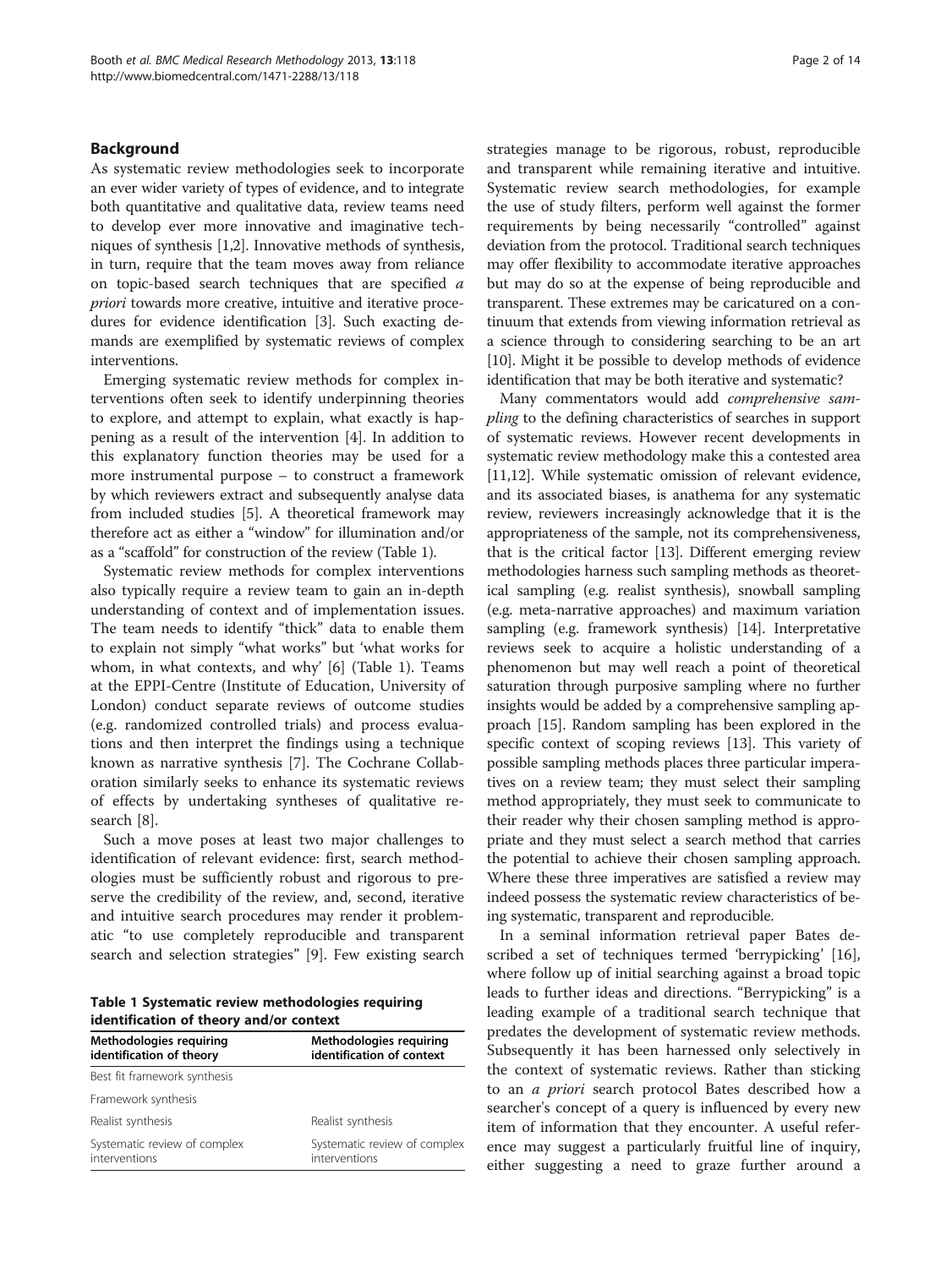particular source or, if experiencing diminishing returns, to move on to pastures new. Employing the metaphor of berry gathering, search queries are typically neither static nor linear, but rather iterative, evolving as new information becomes available.

Berrypicking has recently been recommended in the context of knowledge building and theory generating qualitative systematic reviews [\[17](#page-12-0)]. However it poses particular challenges due to perceived deficiencies with regard to limitations in systematicity, transparency and reproducibility [[18\]](#page-12-0). In addition berrypicking causes particular anxiety for any who wrongly associate such approaches with being haphazard, ill-disciplined and amateurish.

Although well-established, the berrypicking approach now commands particular attention as a potential firstline procedure for systematic reviews, as opposed to previously being conceived as a "safety net". This coincides with ongoing refinement of what exactly is meant by "systematic" [[19,20\]](#page-12-0) within the context of the label of "systematic review". A reevaluation of the value of berrypicking is particularly timely given increasing recognition of the importance of context, a factor poorly catered for by topicbased bibliographic searching.

This paper aims to explore whether it is possible to develop an explicit methodology for the identification of conceptually rich or contextually thick "clusters" of data (abbreviated as "cluster searching"), to help explore the theoretical underpinnings and/or the context for a complex intervention. It seeks to systematize, and thus extend, accepted use of the "berrypicking" methodology within systematic reviews to identification of a cluster of related reports. These possibilities are explored within an individual case study, presented as a narrative to illustrate the value of a cluster-based approach, within a National Institute for Health Research-funded project entitled, Community-based peer support: Developing a model for promoting health literacy (COPES).

# Berrypicking

Six techniques were highlighted by Bates as a means to harvest additional information: footnote chasing (backwards chaining from articles of reference, tracking back footnotes), citation searching (forward chaining, using a citation index to jump forward), journal run (using authoritative journals on a subject and going through the entire run), area scanning (using the physical location or layout of a resource on the assumption that relevant materials will be co-located), abstracting and indexing searches (using organized bibliographies and indexes, usually arranged by subject area) and author searching [[16\]](#page-12-0). Berrypicking has been used extensively for those types of review where exhaustive searching is not formally required, such as qualitative metasynthesis [[3,](#page-11-0)[21](#page-12-0)-[24](#page-12-0)]. Indeed Walsh and Downe (2005) challenge the appropriateness of the a priori protocol-based search strategy used for quantitative systematic reviews [\[25\]](#page-12-0), where the search strategy is fully formed before formal searching begins. They state that such an approach is only valid if it leads to a linear process of "decision-description-search-location". They contrast a protocol-based approach with Bates' 'berrypicking model' which allows for search directions to be divergent rather than linear. Under such circumstances berrypicking utilises the purposive sampling approach that characterises primary qualitative research.

One might counter criticisms of the protocol per se by arguing that prespecification of search methods in a protocol seeks to contribute procedural objectivity [\[26](#page-12-0)]. While this criterion may not always be appropriate, depending upon the degree to which an individual review avows to be interpretative, protocols may also have additional utility beyond this – as a planning and communication tool. As a statement of intent they provide a valuable focus for feedback and input into the review from a wider audience. However it is important not to confuse these inherent advantages, including the requirement to give advance consideration to potential issues, with the controlling out of all facility to be iterative, intuitive and to have the potential to "follow up" productive leads. A protocol, while prespecifying the types of sampling and searching that will take place and satisfying the reader or commissioner of the review that these are appropriate, does not necessarily have to prescribe the exact nature of all procedures.

#### Identifying theories

The UK Medical Research Council Framework for the Development and Evaluation of Complex Interventions (2008) specifies "establishing a theoretical basis" as Stage 1 in the development of any complex intervention [\[27](#page-12-0)]. It may be considered similarly important when undertaking a systematic review to evaluate such an intervention. The MRC guidance suggests involvement of experts, other stakeholders and the use of qualitative research in identifying relevant theory. Little attention is paid to the identification of theory through systematic search procedures, not least because such procedures are not known to exist. While it is undesirable to restrict the subsequent analysis by accessing theories inappropriately or indiscriminately it is clearly equally problematic to attach too great a significance only to theories already known to experts or other stakeholders within a particular project. Indeed systematic identification of theories from the literature could arguably access a wider range of candidate theories from experts, other stakeholders and from qualitative research from a group of related projects than otherwise available from the corresponding sources within a single project.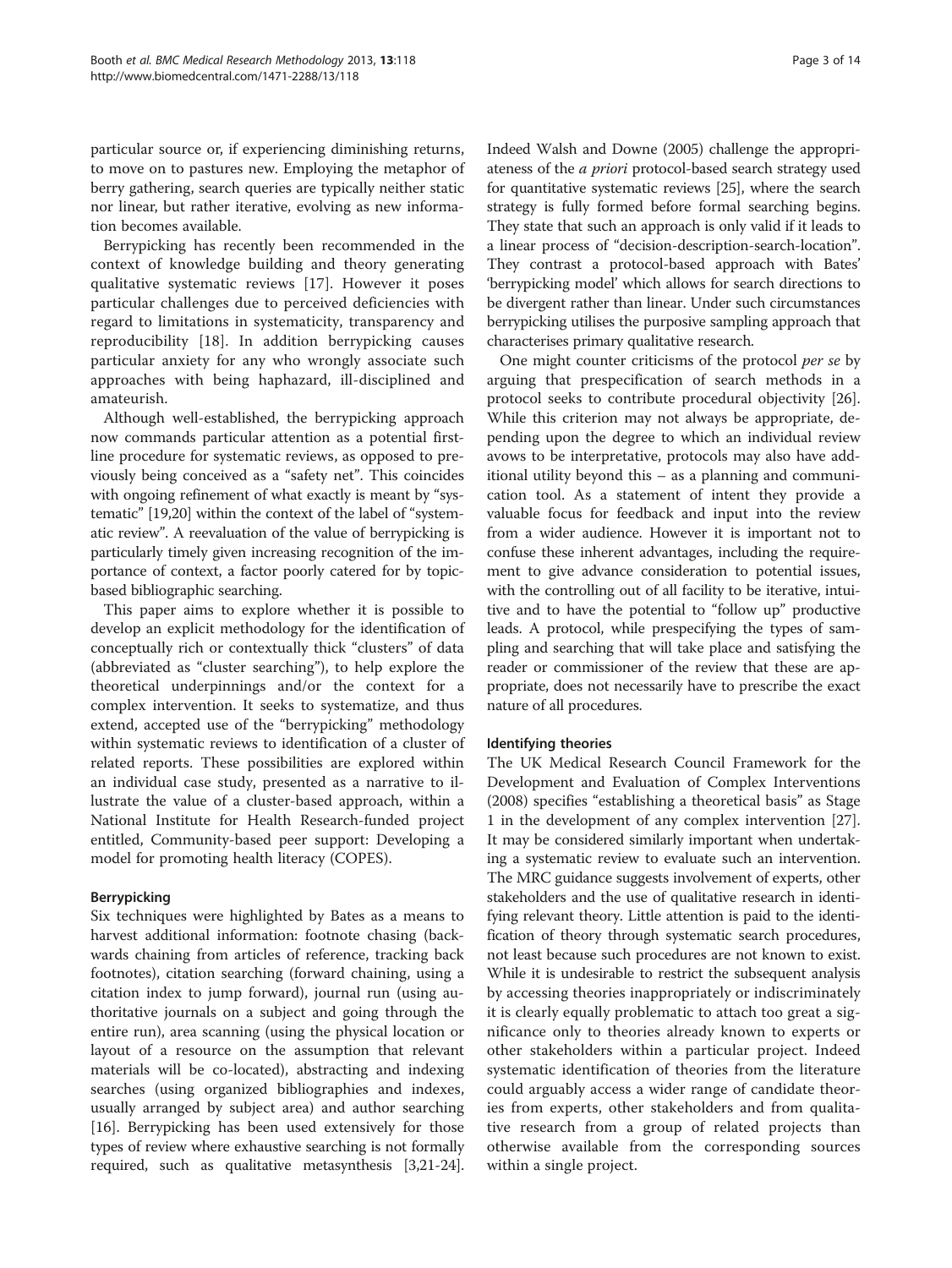<span id="page-3-0"></span>Several factors related to authors' use of theory combine to require that the search for relevant theory is as persistent and wide-ranging as time and review resources allow. Some authors only use theory superficially to provide credentials for their choice of intervention, others use a particular theory imperfectly such that it bears little resemblance to its origins, still others provide little detail of the theory (or omit it all together) through word limitations or the publishing conventions of their particular discipline. None of these limitations invalidates a systematic search for theory per se. However they do emphasise that results must be handled with caution.

# On conceptual richness

Ideally a report of a complex intervention should not only adequately describe the intervention and its context ("contextual thickness") but should also possess "conceptual richness". Our working definition of conceptual richness encompasses "a degree of theoretical and conceptual development that explains how an intervention is expected to work". Conceptual richness is typically evoked in a systematic review context when undertaking meta-ethnography [[28](#page-12-0)], which seeks to generate theory, or realist synthesis, which seeks to explore and test theory [[29](#page-12-0)]. However conceptual richness is equally important in the context of complex interventions, as the working definition signifies. Ideally a randomized controlled trial would describe the theoretical underpinnings of the intervention being evaluated. More frequently, however, the theoretical content is detached from the trial, being located in an associated publication or in an early study of which the identified study is a derivative. Hence a review team will need to consider the use of systematic techniques of cluster searching.

# Exploring context

A review team would ideally acquire an understanding of context by examining studies that have been conducted alongside an effectiveness study [[4](#page-11-0)]; either as part of an integrated mixed methods study or as a "sibling study" [[30](#page-12-0)] (Table 2). Sibling studies may include qualitative research studies, economic evaluations or process evaluations

associated with specific randomised controlled trials. Such studies are particularly valuable because they are commissioned specifically to explore the context surrounding an effectiveness study, with the explicit aim of documenting the process and explaining contextual factors that influence implementation and/or outcomes.

#### On contextual thickness

Limitations on reporting placed by individual journals and their respective guidelines further constrain data on the context for an intervention. Randomised controlled trials are expected to adhere to the extensive CONSORT publication standards leaving little room for a detailed description of context [\[31\]](#page-12-0). Typically trials provide only a brief description of "Setting". In contrast, those studies that contribute most to understanding of an intervention or service will possess greater "thickness" of detail [[32,33\]](#page-12-0). A thick description has four different attributes. It "(1) describes the context of an act; (2) it states the intentions and meanings that organize the action; (3) it traces the evolution and development of the act; (4) it presents the action as a text that can then be interpreted. A thin description simply reports facts, independent of intentions or the circumstances that surround an action (p. 33)" [[34](#page-12-0)].

Contextual thickness can be seen to require:

- 1. Sufficient detail to enable the reader to establish what exactly is going on, both associated with the intervention and associated with the wider context.
- 2. Sufficient detail to enable the reader to infer whether the findings can be transferred to other people, places, situations, or environments [[35\]](#page-12-0).

Such thickness is unlikely to be present within a single report of a study published in the peer reviewed journal literature [[36\]](#page-12-0). Instead a review team will need to move away from the individual paper towards the "study cluster" – that is all reports, published or unpublished, that may directly inform the specific context, or indirectly, illuminate the theoretical ancestry, of the study in question. The study cluster may include quantitative and

| Table 2 Terminology associated with cluster searching |  |  |
|-------------------------------------------------------|--|--|
|-------------------------------------------------------|--|--|

| Concept            | <b>Description</b>                                                                                                                                                                                                                                                                                                                      |
|--------------------|-----------------------------------------------------------------------------------------------------------------------------------------------------------------------------------------------------------------------------------------------------------------------------------------------------------------------------------------|
| Cluster searching  | A systematic attempt, using a variety of search techniques, to identify papers or other research outputs that relate to a<br>single study. This relation may be direct (i.e. "sibling" papers produced from the same study) or indirect ("kinship" studies<br>that inform theoretical or contextual elements of the study of interest). |
| Key pearl citation | A key work in a topic area, specifically in this context a report of a research study that acts as a retrieval point for related<br>outputs that may help to explicate theory or to understand context.                                                                                                                                 |
| Kinship study      | A study subsequently identified as being related to an original study of interest. Kinship studies may share a common<br>theoretical origin, links to a common antecedent study or a contemporaneous or spatial context.                                                                                                                |
| Sibling paper      | A paper subsequently identified as being an output from the same study as an original paper of interest.                                                                                                                                                                                                                                |
| Study cluster      | A group of inter-related papers or other research outputs that relate to the same single research study.                                                                                                                                                                                                                                |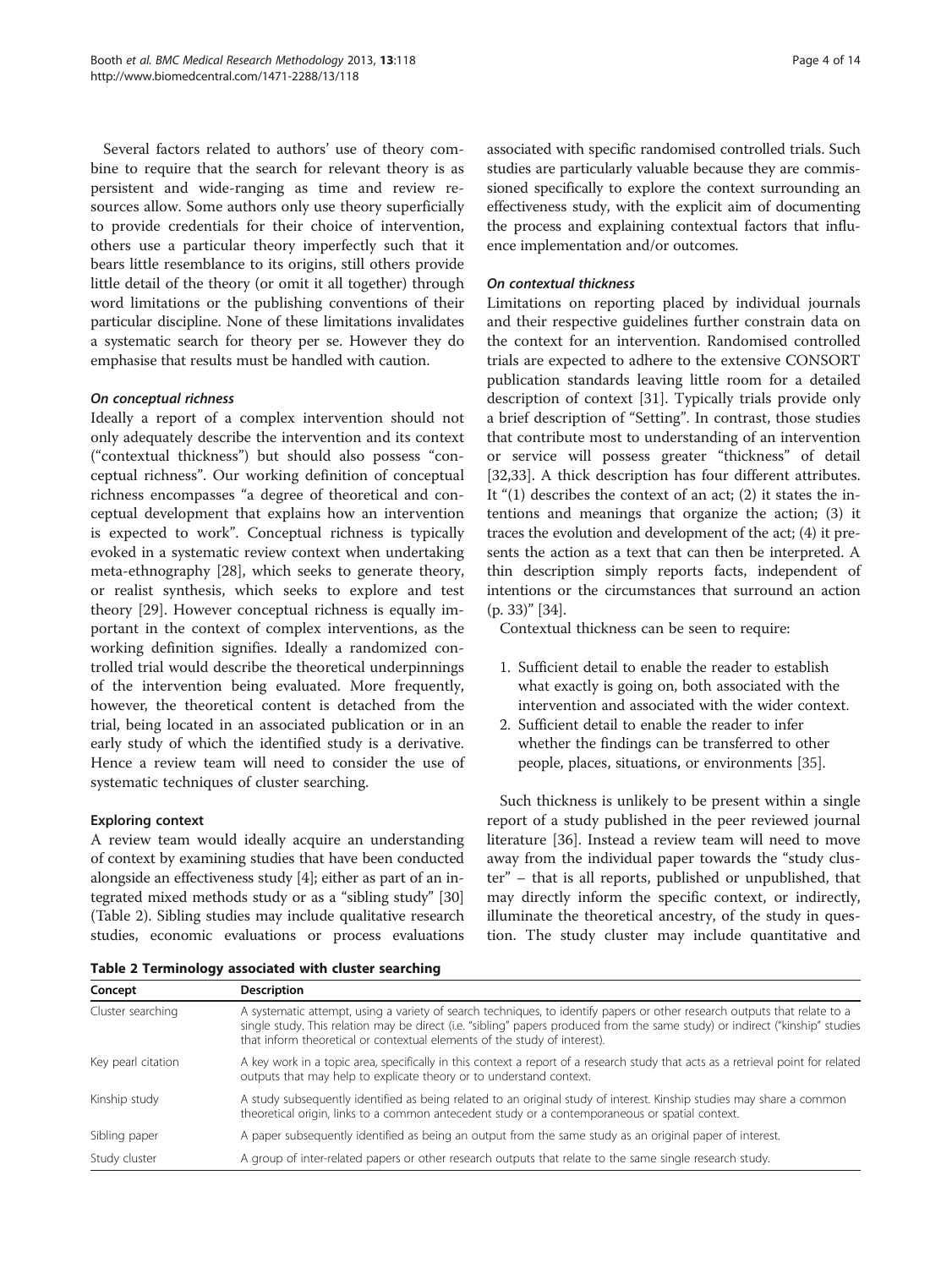qualitative research, grey literature reports to supplement formal published literature, and may include informal types of data (such as information from project web pages) as well as theory papers associated with the intervention. It may further include data on cost effectiveness, from published studies or from accompanying technical reports. Such a cluster will expand longitudinally throughout the life of the study. Relevant study reports may include preparatory information from the study protocol or from a preexisting needs assessment. They may also extend beyond the life of the project to reports of long term follow up or critiques and commentaries of the project and its associated papers. Taken individually each data source would be judged differently regarding its scientific rigour and external validity. It is therefore likely that quality assessment would have to be performed using the complete study as the unit of analysis, rather than at the level of an individual paper or study report. This requires further investigation. Taken as a body of evidence, however, and privileging contextual relevance, the collective accounts offer a value-added contribution to the phenomenon under study.

# When "direct evidence" is lacking

Where direct evidence from sibling studies does not exist there may still be value in retrieving studies from a common context (e.g. they might be contemporaneous and within the same country, despite being in different localities). Here a review team assumes that shared characteristics of the associated studies – for example locality, population demographics, conditions, and experiences can provide indirect insights. A qualitative study examining the context of a specific intervention in, say, Bristol (in South West England) has the potential to illuminate how that same intervention was seen to work in a randomized controlled trial performed in Newcastle (in North East England) [\[37\]](#page-12-0). Such an affinity equates more to "kinship" (Table [2\)](#page-3-0), particularly when contrasted with the direct comparisons offered by sibling studies (Additional file [1](#page-11-0) Schema of Cluster Documents). At a review level the EPPI-Centre method requires the "judgment of reviewers when evaluating the extent to which an intervention meets a recommendation from the qualitative synthesis" [[38](#page-12-0)], particularly so if the latter evidence base is derived from unrelated process evaluations.

Finally where there is a focus on mid-range theories, rather than on specific interventions, a review team may seek to derive value from a loose collection, or bundle, of qualitative studies conducted across a variety of temporal and spatial settings with different populations or disease groups. Under such circumstances the diversity of the sample of qualitative studies [\[39\]](#page-12-0), may illuminate the mechanisms of action of an intervention in an equally divergent group of randomized controlled trials conducted

within an equally varied range of settings. Such an approach argues, for example, that the range of mechanisms by which performance league tables "work" for hospitals might include some, but by no means all, of those mechanisms that have utility in explaining why and how similar league tables "work" for schools [\[40\]](#page-12-0).

# Identifying study clusters

There is little published guidance on how to identify and retrieve a "study cluster". In particular there is little empirical work associated with the characteristics of sibling studies. The emphasis of the Community-based peer support: Developing a model for promoting health literacy (COPES) project on developing a theoretical model indicated against a need to identify a comprehensive sample of study reports. Instead the review team chose to prioritise relevance to the commissioners (i.e. research relevant to the National Health Service (NHS)), conceptual richness and contextual thickness. The COPES review was particularly challenging given an absence of consensus regarding either the scope or terminology of community engagement and peer support. In addition health literacy is a comparatively recent term, previously subsumed within broader concepts of health education and health promotion. As a consequence very few references included all three concepts even using an exhaustive list of synonyms and subject terms. Not only was study identification problematic but the resultant "I'll know it when I see it" characteristic succeeded in transferring much of the retrieval effort from the search specialist to the topic experts. The review question was articulated using the Context-Intervention-Mechanism (s)-Outcome(s) (CIMO) framework (Table 3), a variant of the standard review formulation for a review question but one judged appropriate for realist synthesis questions [[41\]](#page-12-0).

# Methods

An initial broad based search was conducted using an exhaustive list of peer support concepts (based on a previous review [[42\]](#page-12-0)) combined with (Health Promotion OR Health Education OR Health Literacy). Searches were conducted across PubMed, Web of Science and Scopus for the period January 1997-December 2012. Results were limited to English Language. A total of 14,488

Table 3 Review question defined using CIMO framework [[41](#page-12-0)]

| Context         | UK or Developed Countries Health and Social Care |
|-----------------|--------------------------------------------------|
| Intervention(s) | Peer Support and Community Engagement            |
| Mechanism       | To be determined from subsequent exploration     |
| Outcome         | Health Literacy                                  |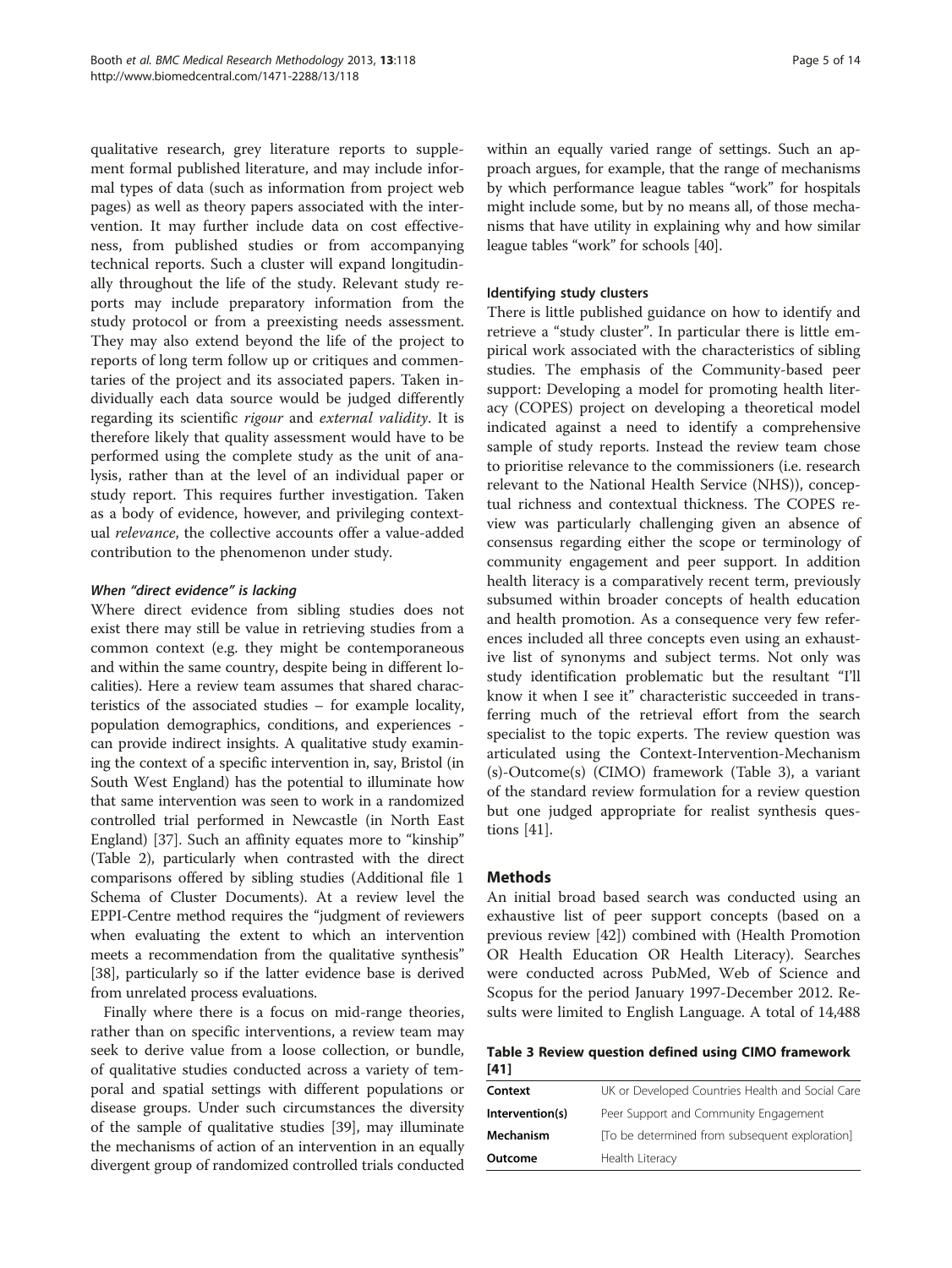references were found, reduced to 6,864 after elimination of duplicates.

All references were sifted by the review team using an Excel spreadsheet and drop down categories for coding for explicit mentions of peer support, community engagement and health literacy. Inconclusive records were referred for retrieval of full text. This original set of 455 references constituted the original sampling frame for the review. A two-layered approach was then used for all relevant records – 39 UK records were marked for prioritization with a further 416 non-UK studies being kept in a holding file.

The 39 UK articles reflected community engagement and peer support across a wide range of client groups. What was immediately apparent was the arbitrariness of retrieval and subsequent inclusion of references based only on title, abstract and keywords. Keywords were revealed as a "blunt instrument" in seeking to identify conceptual development, particularly when such concepts are emergent. The team identified several instances where one or more reports of an initiative had been retrieved, or subsequently coded as relevant, when equally relevant reports from the same study had been omitted or subsequently excluded. For example, a journal article entitled "Does bar-based, peer-led sexual health promotion have a community-level effect amongst gay men in Scotland?" [[43](#page-12-0)] contains both peer education and community engagement concepts. However a related article, "Good in parts: the Gay Men's Task Force in Glasgow--a response to Kelly" [[43\]](#page-12-0), only labels the peer education concept. In this same article the community engagement concept is neither clear from the title nor the abstract. In such a case a review team would wish to be able to judge the project as a whole as being eligible or not. It would be a cause for concern if one report of a study resulted in the project being considered relevant and yet another report of the same study led to that same project being excluded. Once the project, as described in one particular paper, passes the requirements

for inclusion, on the basis of relevance, this should, in the interests of consistency, open the door for inclusion to earlier and subsequent reports associated with the same project.

The team decided to combat the perceived inconsistencies associated with project inclusion by using a cluster approach. Included references identified from the topic-based bibliographic search, retrieved using keywords, became gatekeepers for additional references by association or referral. A previously missed or wrongly excluded reference might receive a further chance for inclusion by being "vouched for", bibliographically speaking, by a sibling study that had already been included (Figure 1).

Eight UK-based projects were identified as candidates for a study cluster approach. One project, the Glasgow Gay Men's Task Force (GMTF), was nominated as an initial case study for developing a methodology for cluster searching. This was the project for which the information specialist, a member of the review team, was simultaneously involved in extracting subsequent data. The cluster methodology, once developed appropriately, would then be extended to the other projects to identify study clusters. Reasons for selecting the GMTF study were not methodological. The GMTF study was typical of the other projects in comprising an index citation that could be linked through berrypicking approaches to sibling (directly related) and kinship (theoretically linked) literature.

#### The Gay Men's task force case study

The initial reference ("key pearl" or "index citation") (Table [2](#page-3-0)), identified from the sift process, was "Does bar-based, peer-led sexual health promotion have a community-level effect amongst gay men in Scotland?" [[43](#page-12-0)] (See Additional file [2](#page-11-0) Directly Relevant Cluster References). The title contains explicit mentions of community, peer support and health promotion (as a

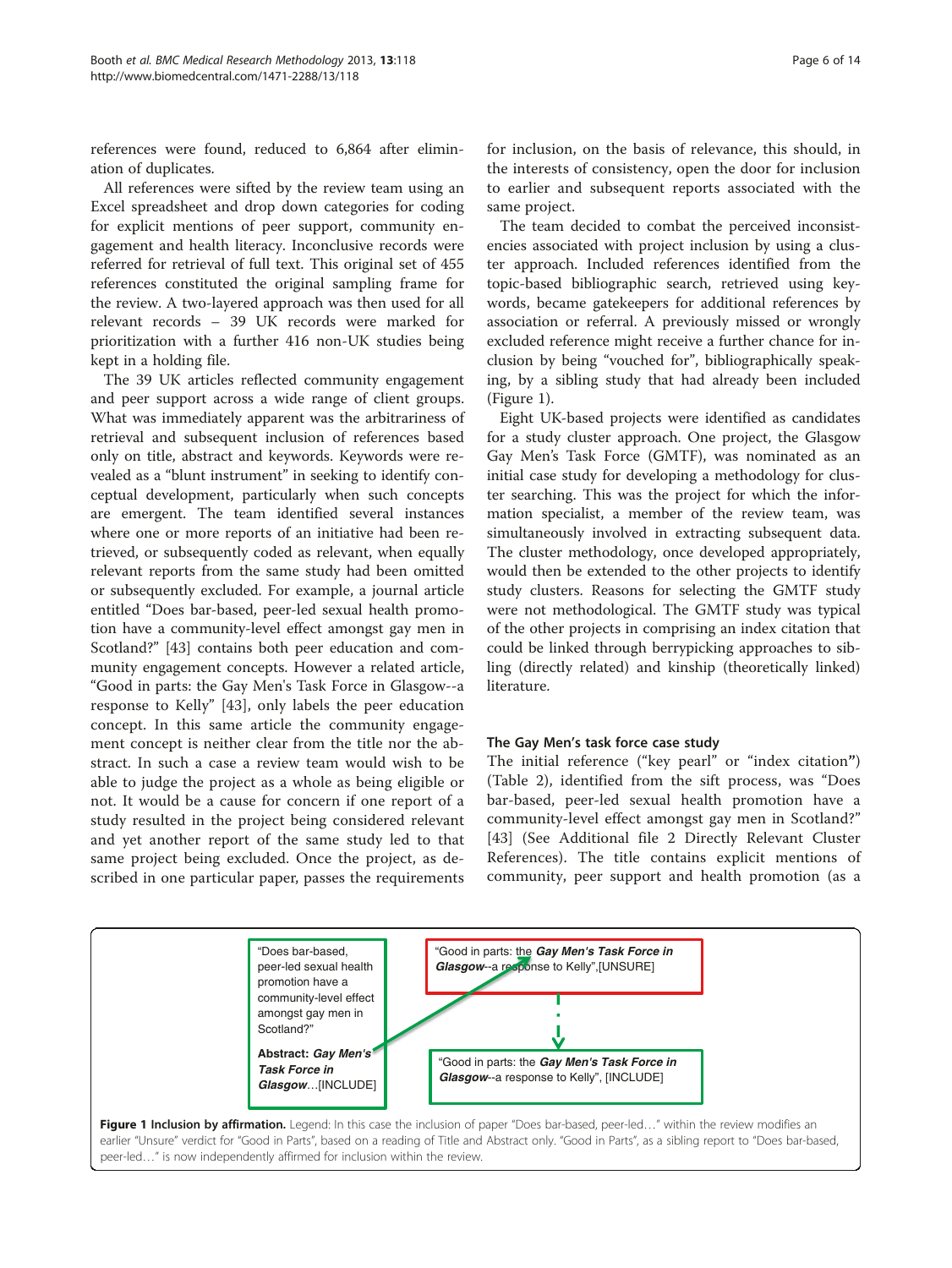proxy for health literacy). It therefore met all the review inclusion criteria.

#### In search of context

The information specialist started by checking the reference list of this key pearl citation for further references by the lead author. This reference checking identified two journal articles [[44,45\]](#page-12-0), three book chapters [\[46-48](#page-12-0)] a Web-based process evaluation [[49\]](#page-12-0) and two manuscripts under various stages of preparation [[50](#page-12-0)] and [Flowers P, Frankis J, Hart G: Experiential aspects of peer education in gay bars, Unpublished]. Additional file [2](#page-11-0) Directly Relevant Cluster References summarises items retrieved in this manner. Four [[46](#page-12-0)-[49](#page-12-0)] of these eight references, plus an unpublished manuscript [Flowers P, Frankis J, Hart G: Experiential aspects of peer education in gay bars, Unpublished], would not have been retrieved through searching of bibliographic journal-centric databases.

From the key pearl citation an author search on the Reference Manager database identified one additional reference [[51\]](#page-12-0) and confirmed full publication details of the In Press citation [[50\]](#page-12-0). Both references had previously been excluded because they did not explicitly mention community engagement. Unlike the key pearl citation both these references used "Gay Men's Task Force" in their title providing a search phrase for further Google searching. The next stage therefore involved identifying the lead author's Web page on Google which established a full publications listing plus an up-to-date contact email. A second search, to identify the key pearl citation on Google Scholar, retrieved 35 references citing the key pearl citation. It also yielded the full text of citing articles. Noticeable was a Commentary by a team member from the same Unit as lead author but not otherwise explicitly connected with the GMTF Project [[52\]](#page-12-0). The information specialist contacted the lead author and elicited three additional references (one Book Chapter, although already identified; and two tangential references from the GMTF Project) [[53,54\]](#page-12-0). The former of these references [[54](#page-12-0)] was particularly useful from a theoretical viewpoint suggesting the importance of locale or place when planning a community-based intervention targeting gay men. Contact with the author also established that the Submitted Article [Flowers P, Frankis J, Hart G: Experiential aspects of peer education in gay bars, Unpublished] had never been published. Unfortunately the lead author was unable to supply a copy of the manuscript draft.

At this point, having identified 14 items associated with the Project, the team could have considered that the context for the Glasgow Gay Men's Task Force was sufficiently "thick" for analysis. Noticeably a high proportion of items in this cluster were not peer-reviewed journal articles with book chapters and a Web-based

process evaluation among the items for inclusion. This confirms the limitations of topic-based bibliographic searches with respect to contextual information. Also supplementary channels, such as Google, Google Scholar and contact with authors, served to supply information that was otherwise unavailable. Useful findings, obtained through these channels, included (i) that a cited item had not subsequently been published, (ii) background project information with no explicit link to a study identifier and (iii) a related commentary by associated authors, but previously unrecognizably so as it excluded the author of the key pearl citation.

In truth this first stage of the CLUSTER procedure does not claim to be particularly innovative, certainly in terms of the techniques used. Many of these techniques are used to follow up initially included studies in many different types of systematic reviews. However the procedure uses three points of access (Authors, Citations and Project Names) to identify subsequent contextual information and, in contrast to previous examples, is documented in a systematic stepwise fashion. The thoroughness of this systematic approach is prerequisite to the subsequent, more innovative, steps associated with identification of theory.

#### In search of theory

Typically a review team is not able to explain how an intervention works simply from a thick description of context, whether located in a single study or in a cluster of studies. The team will also seek information on the theoretical basis for the intervention and to understand context as an explanatory variable( i.e. why an intervention works well in one setting but not well, or even not at all, in another). The first of three further lines of inquiry that may prove fruitful is to explore the theoretical "heritage" of the project.

#### Unearthing "hidden" theory

Many of the previously-mentioned procedures to enhance contextual thickness utilize, and most notably, systematize, existing search techniques. The distinctive and innovative contribution of the CLUSTER method can be more readily determined in relation to the identification and subsequent investigation of theory. Examination of the full text of the key pearl citation and subsequent reports of the GMTF Project revealed passing citation of the Diffusion of Innovations Theory [\[55](#page-12-0)]. Such a finding led to two supplementary strategies. First, a search for "Diffusion of Innovations" on the reference management database for the community engagement project revealed other articles, whether initially included or excluded, that referenced the same theory. These articles suggested Diffusion of Innovations Theory as an explanation for how peer educators contribute to health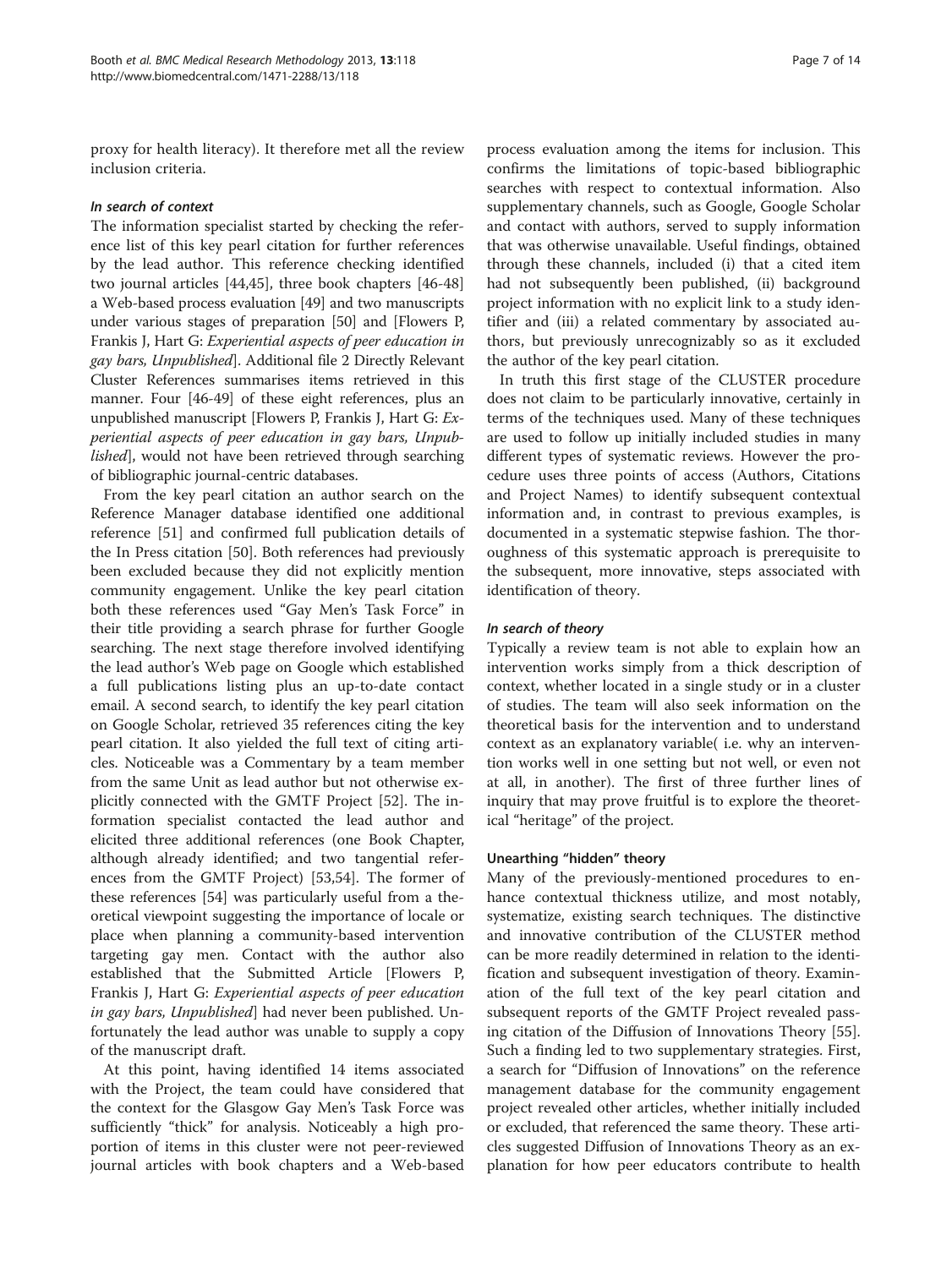literacy. This new iteration established a previously undiscovered commonality with another UK cluster; a project (ASSIST) examining adolescent peer support in schools to counter smoking [\[56\]](#page-12-0). Such a strategy enabled cross-case comparison [[57](#page-12-0)], not previously apparent as a strategy for analysis. Furthermore had this project not already been included in the nominated UK clusters for the community engagement review this discovery could have informed further theoretical sampling and selection of additional clusters for analysis. Finally searches on Google Scholar for "Diffusion of Innovations" combined with the term "AIDS" helped to identify a theoretical paper entitled Diffusion of innovations and HIV/AIDS [[58\]](#page-12-0). This paper analyzed why similar approaches citing this theory are successful in some circumstances and not in others.

Generally, journal articles may be limited as a source of conceptual development. Concepts may need to reach a particular state of realisation before being deemed worthy of publication in a peer-reviewed journal, whether this reflects the caution of the author, the inertia of the peer review community or, perhaps, a combination of both. As a consequence "qualitative publication bias" may exist in the form of a "time lag" so that, at any particular point in time, peer reviewed journals imperfectly, or incompletely, capture the current state of development of an emerging concept within a research community.

# Identifying further information of potential relevance

The two final lines of inquiry, particularly when trying to explain why an intervention works in one setting but not in another, are (i) antecedent projects and (ii) similar contemporary projects. Manual checking of references for all studies in the cluster was used to reveal that project antecedents for the GMTF Project lay with two U.S.-based clusters of studies: the MPowerment Project [[59-](#page-12-0)[61](#page-13-0)] and highly-cited papers by Kelly and colleagues [[62-64](#page-13-0)] (the "Kelly" mentioned in one of the titles above [[51\]](#page-12-0)). In addition a London-based project, the 4 Gyms Project, was linked as a contemporaneous UK-based study [\[65-67](#page-13-0)]. Identification of these three related projects led to two further strategies (Additional file [3](#page-11-0) Identifying Wider Explanations of Theory and Context). First, citation searches for these three antecedent studies, prioritizing co-citations between projects, revealed a plethora of AIDS peer education studies, particularly in the developing world, drawing on the Diffusion of Innovations Theory. Finally, combining the project names or Lead Investigators for the GMTF and the MPowerment Project (because of topical proximity), for the GMHT and the 4 Gyms Project (because of the shared UK context) and for the GMTF and the ASSIST Project (because of their UK context and use of Diffusion of Innovations Theory) also yielded interesting insights. For

example searches of Google and Google Scholar combining Flowers (Lead Author – GMTF) and Elford (Lead Author- 4 Gyms Project) identified a key article analyzing not just these projects but several other projects already present within our review UK clusters [[68\]](#page-13-0).

In contrast to the GMTF study, the two U.S. based studies were considered effective. This discrepancy in findings has led to commentaries reviewing all three projects, attempting to explain such differences, including a commentary by Kelly himself [[69\]](#page-13-0). Such an insider perspective helps the review team to identify and explain any success or failure attributable to how the intervention was delivered or to its context.

# Results

By adapting techniques described by Bates (e.g. Reference chaining, follow-up of Author names) [\[16](#page-12-0)] in a systematic way the review team has grown an evidence base from an initial single included reference. Fourteen related project reports, thirteen available to the team, have enhanced the thickness of contextual data. However cluster searching does not only exploit the descriptive value of an expanded dataset. It also broadens the idea of "relevance" to include theoretical contributions and the explanatory power of the success or failure of similar studies (conceptual richness). Returning to our original Reference Manager database to search for "Diffusion of Innovations" Theory identified 49 studies including studies rejected by the initial sift. Revisiting initially rejected references evokes the berrypicking philosophy whereby information, initially rejected as irrelevant, subsequently becomes important. Establishing a link with Diffusion of Innovations Theory (i.e. "relatedness": Additional file [3](#page-11-0) Identifying Wider Explanations of Theory and Context) also led to supplementary searches examining the Diffusion of Innovations theory within the context of HIV/AIDS. Again the review team could not have identified ab initio either the significance of HIV/AIDS peer education as a context nor Diffusion of Innovations as a theory.

Similarly links to earlier U.S. studies, contemporary U.K studies and subsequent studies from the developing world were not identified at the start of the project. Four such projects (Mpowerment, 4 Gyms, ASSIST and the Kelly studies) offered further comparative analysis of factors relating to success and failure of the intervention. Searching for these projects individually and in conjunction, using (i) citation searching, (ii) author searching and (iii) searching by project name, yielded further richness.

# **Discussion**

#### Towards a cluster searching methodology

This individual case study, presented using a narrative approach, suggests that cluster searching may be both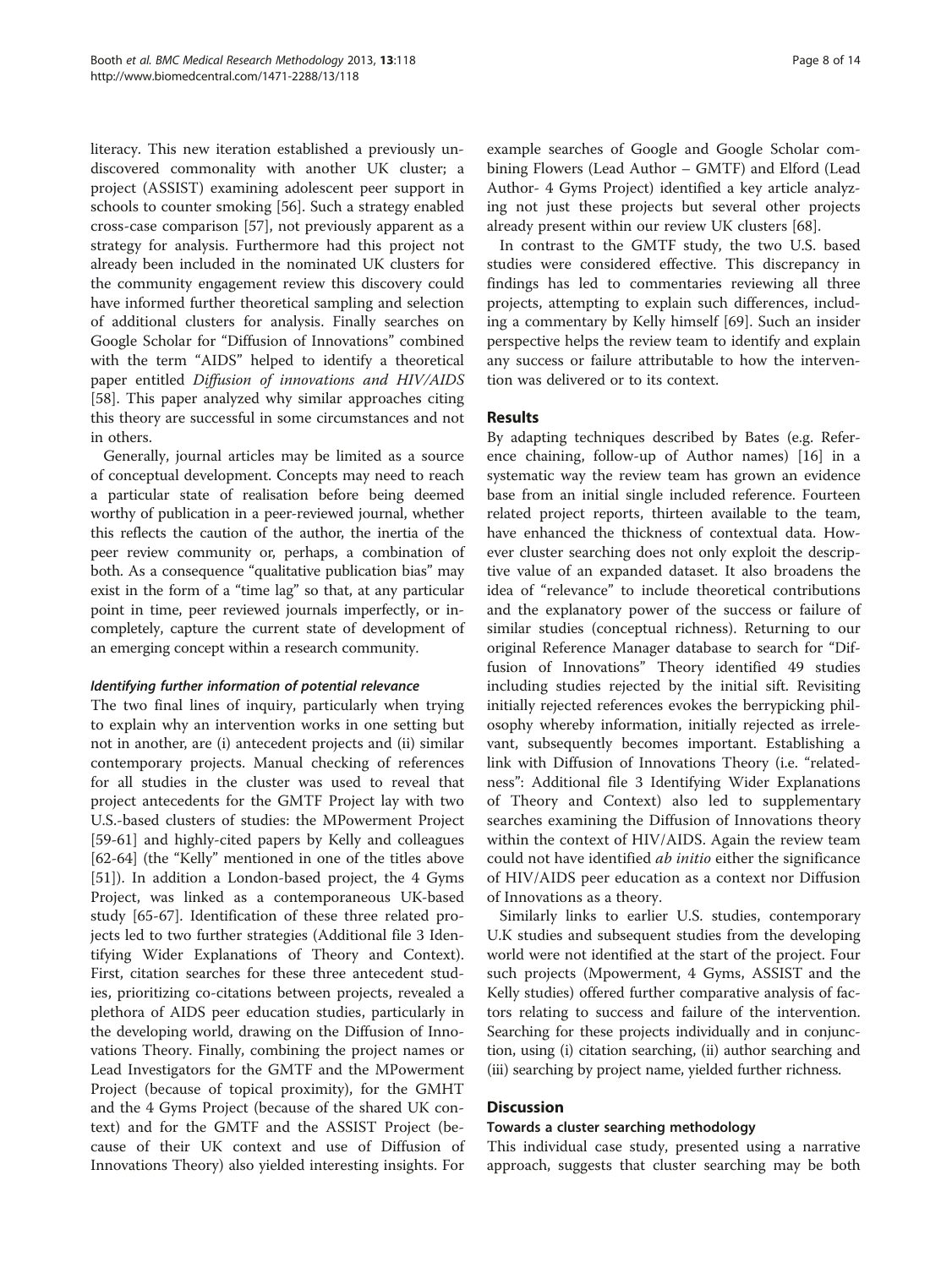practicable and desirable as a technique for harvesting rich and thick data. Such data can prove valuable when integrating quantitative and qualitative evidence and, specifically, in supporting realist synthesis. A recent realist review [[70](#page-13-0)] independently utilizes a cluster-based approach to enhance the richness of data. The authors identified "23 partnerships, collectively composed of 276 documents, including peer-reviewed and non-peer-reviewed publications and websites". Noticeably, however, this other review did not use a systematic approach to identify its clusters. Contact with authors was the single method used in this instance. Contact with authors may help to identify most, if not all, papers directly associated with a named cluster. However it would not reveal either additional papers invoking theory or related projects with a common provenance.

Berrypicking requires the searcher either to have a very clear idea of the relevance of individual items as encountered or to work in tandem with the subject expert. Asynchronous approaches, whereby the searcher completes the searches independently and sends the results of the search to a subject expert (as for most topic-based bibliographic searches), are not typically accommodated by these interactive elements of berrypicking. However synchronous approaches, where both searcher and subject expert work side-by-side, may be prohibitive, in terms of both time and availability, for most types of iterative searching. In contrast identification of study clusters is potentially a more objective task requiring less subject knowledge and harnessing the same cues that information specialists routinely use in their role. Where a searcher and subject expert have agreed an overall searching strategy this may obviate the need for the subject expert to be present when the searching itself takes place. Development of a formalised and agreed set of procedures for searching for study clusters would ensure that berrypicking can preserve its flexible and iterative nature whilst being "reinvented" as a systematic and rigorous component in the literature searching toolkit. As Sandelowski and Barroso observe:

"the searcher wanders through the information forest, changing direction as needed to follow up on various leads and shifts in thinking. The key is to keep track of and account for these shifts" [[18](#page-12-0)].

A formalised and agreed set of procedures for searching for study clusters would also help to ensure a greater level of consistency in how the searcher follows leads and pursues changes in direction, as prompted by review of retrieved results.

A suggested procedure for cluster searching, generalized from the individual case study, is presented in Table [4](#page-9-0). It may be helpful for information specialists, in particular, to observe the strict sequence of the thirteen stages of the procedure. However the essence of the cluster search method is embodied in the CLUSTER mnemonic (Table [5\)](#page-9-0).

Our proposed CLUSTER methodology utilizes most of the six procedures suggested by Bates [[16\]](#page-12-0) [Table [5](#page-9-0)]. Of particular importance is footnote (or reference) chasing which is used in three different ways: to identify papers by the project team (Step 2), to identify relevant theory (Step 8) and to identify project antecedents and relevant related projects (Step 11). Citation searching, harnessing the powerful facilities of Google Scholar (and Web of Science if available) is utilised to search for references citing the cluster documents (Step 5) or citing relevant projects (Step 12). A variant of area scanning (in this case, using the author's web page (Step 4) to identify related publications) updates the physical equivalent suggested by Bates [\[16\]](#page-12-0). The CLUSTER procedures complement the topic-based searches used earlier in the review process (which correspond to Bates' abstracting and indexing searches [\[16](#page-12-0)]), previously the most developed of the six methods. Searching of abstracting and indexing sources is also employed to follow up a specific theory (Step 10). Author searching is used to identify cluster documents relating to the project of interest (Steps 3 and 4) as well as clusters of documents associated with related projects. In fact the only search procedure mentioned by Bates [\[16\]](#page-12-0) not included in the CLUSTER method is browsing through journal runs. Arguably purposively searching by project name or identifier as a retrieval key (Steps 12 and 13), supplants Bates' more serendipitous browsing of journal runs [[16\]](#page-12-0).

Finally, experience from generating, and more importantly, evaluating the yield from cluster searching may help reviewers to reconceive "richness" as a systematic amalgamation of "thickness", as previously identified by Denzin [[34](#page-12-0)] and additional layers of conceptual richness relating to theoretical and conceptual contribution, an understanding of wider contextual effects and interpretive power to support inference.

#### Limitations

The principal limitation of the CLUSTER methodology is that it has been explored in relation to one case study cluster. We do not know whether the total of research outputs for a typical project compares unfavourably with the number identified for the GMTF. However the number of outputs from a project is not the sole determinant of the value of the CLUSTER procedure. If the overall purpose of a review is to achieve an in-depth understanding of the context and implementation of an intervention then arguably even one additional report, such as a book chapter or Web document, can contribute to this objective. At least one additional cluster, the ASSIST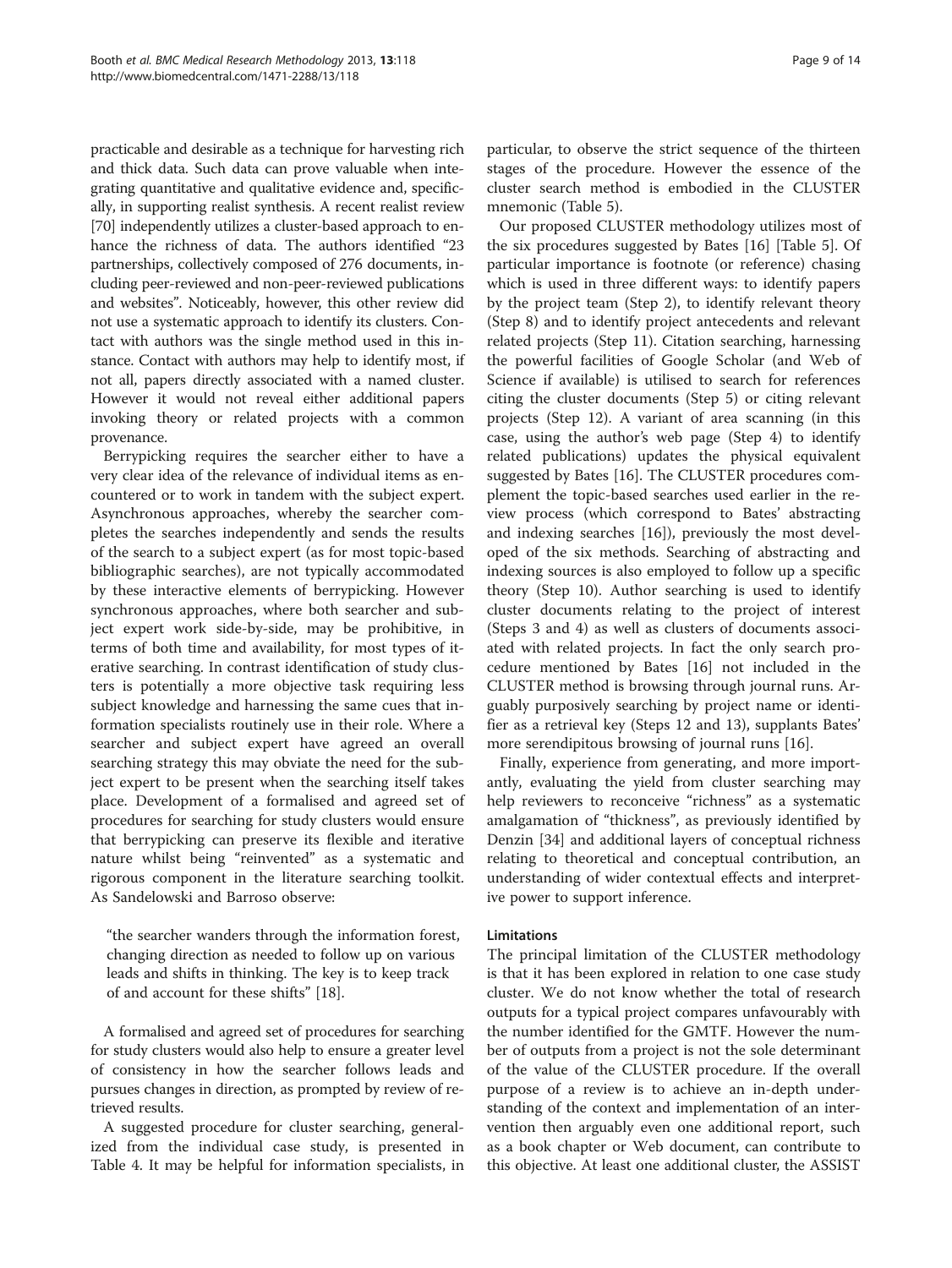<span id="page-9-0"></span>

| Table 4 Suggested generic procedure for cluster searching |  |  |  |  |
|-----------------------------------------------------------|--|--|--|--|
|-----------------------------------------------------------|--|--|--|--|

| Steps to enhance exploration of context |                                                                                                                                           |                                                             |  |
|-----------------------------------------|-------------------------------------------------------------------------------------------------------------------------------------------|-------------------------------------------------------------|--|
| Step                                    | Procedure                                                                                                                                 | Source(s)                                                   |  |
|                                         | Identify at least one key "pearl" citation, agreed through consensus by the review team                                                   | Preliminary Literature Search<br>of bibliographic databases |  |
| 2                                       | Check Reference list for any additional relevant citations by the Authors                                                                 | Full text of pearl citations                                |  |
| 3                                       | Recheck for additional relevant records by the Authors                                                                                    | Reference management<br>database                            |  |
| 4                                       | Search for lead author (and other authors as appropriate). Seek to identify Contact email,<br>Publications list, Institutional repository | Google                                                      |  |
| 5                                       | Conduct citation searches on key pearl citation (and other publications as appropriate)                                                   | Web of Science/Google Scholar                               |  |
| 6                                       | Conduct searches on project name/identifier (if available)                                                                                | Google Scholar                                              |  |
| 7                                       | Make contact with Lead Author (particularly regarding related publications, unpublished<br>articles, reports, book chapters etcetera)     | Personal Web pages                                          |  |
|                                         | Steps to enhance identification of theory                                                                                                 |                                                             |  |
| Step                                    | Procedure                                                                                                                                 | Source(s)                                                   |  |
| 8                                       | Follow up key pearl citation and other cluster documents for citation of theory                                                           | Full text of pearl citations                                |  |
| 9                                       | Recheck for mentions of Theory in titles, abstracts, keywords                                                                             | Reference management database                               |  |
| 10                                      | Optionally, perform iterative searches for theory mentioned in combination with Condition<br>of Interest                                  | Original set of bibliographic<br>databases                  |  |
|                                         | Steps to broaden the search to other relevant information                                                                                 |                                                             |  |
| Step                                    | Procedure                                                                                                                                 | Source(s)                                                   |  |
| 11                                      | Follow up key pearl citation and other cluster documents for citations to project antecedents<br>and related projects                     | Full text of pearl citations                                |  |
| 12                                      | Conduct named project and citation searches for relevant projects identified from cluster<br>documents                                    | Google Scholar/Web of Science                               |  |
| 13                                      | Seek cross case comparisons by combining project name/identifier for cluster with project<br>name/identifiers for other relevant projects | Original set of bibliographic<br>databases                  |  |

Project [[56\]](#page-12-0), spawned similar richness of reporting and analysis as the GMTF. Indeed, if few documents are retrieved from stages 1–7 of the CLUSTER procedure this would make the additional stages 8–13 relatively more valuable. The resultant "external" frames of reference and cross case comparison may compensate for the paucity of "internal" data.

Another limitation is that the opportunistic nature of this investigation did not allow detailed record-keeping on the amount of time taken to identify each additional

Table 5 CLUSTER mnemonic for components of cluster search methodology

| <b>Element</b>                | Procedural steps (See Table 2) |
|-------------------------------|--------------------------------|
| <b>C</b> itations             | Step 1                         |
| <b>Lead Authors</b>           | Steps 2-4                      |
| <b>U</b> npublished materials | Step 7                         |
| <b>S</b> cholar searches      | Steps 5-6                      |
| <b>Theories</b>               | Steps 8-10                     |
| <b>Early Examples</b>         | Step 11                        |
| <b>Related Projects</b>       | Steps 12-13                    |

relevant item. However cluster searching should not be considered an alternative to topic-based searching. Rather the CLUSTER procedures are supplementary, complementing deficiencies or omissions from topicbased searches. Several factors will determine whether it is cost-effective to utilize the CLUSTER procedures. Considerations include the complexity of the research question, the complexity of the intervention, the prior conceptual development of a topic, the precision of the search terms and the overarching purpose of the synthesis. Indeed a searcher could briefly "triage" the topic using only the procedures associated with the key pearl citation to predict the likely value of the CLUSTER procedures. The searcher would retrieve the full text of the key pearl citation and identify (i) any references by the authors, (ii) any citations to theory and (iii) any citations to related projects. At the very least an abbreviated CLUSTER procedure would offer a validation check for the topic-based search. A further citation search on Google Scholar could speedily establish how influential the key pearl citation has been. The review team could then make an informed judgement on the added value of performing the full CLUSTER procedures from Table 4.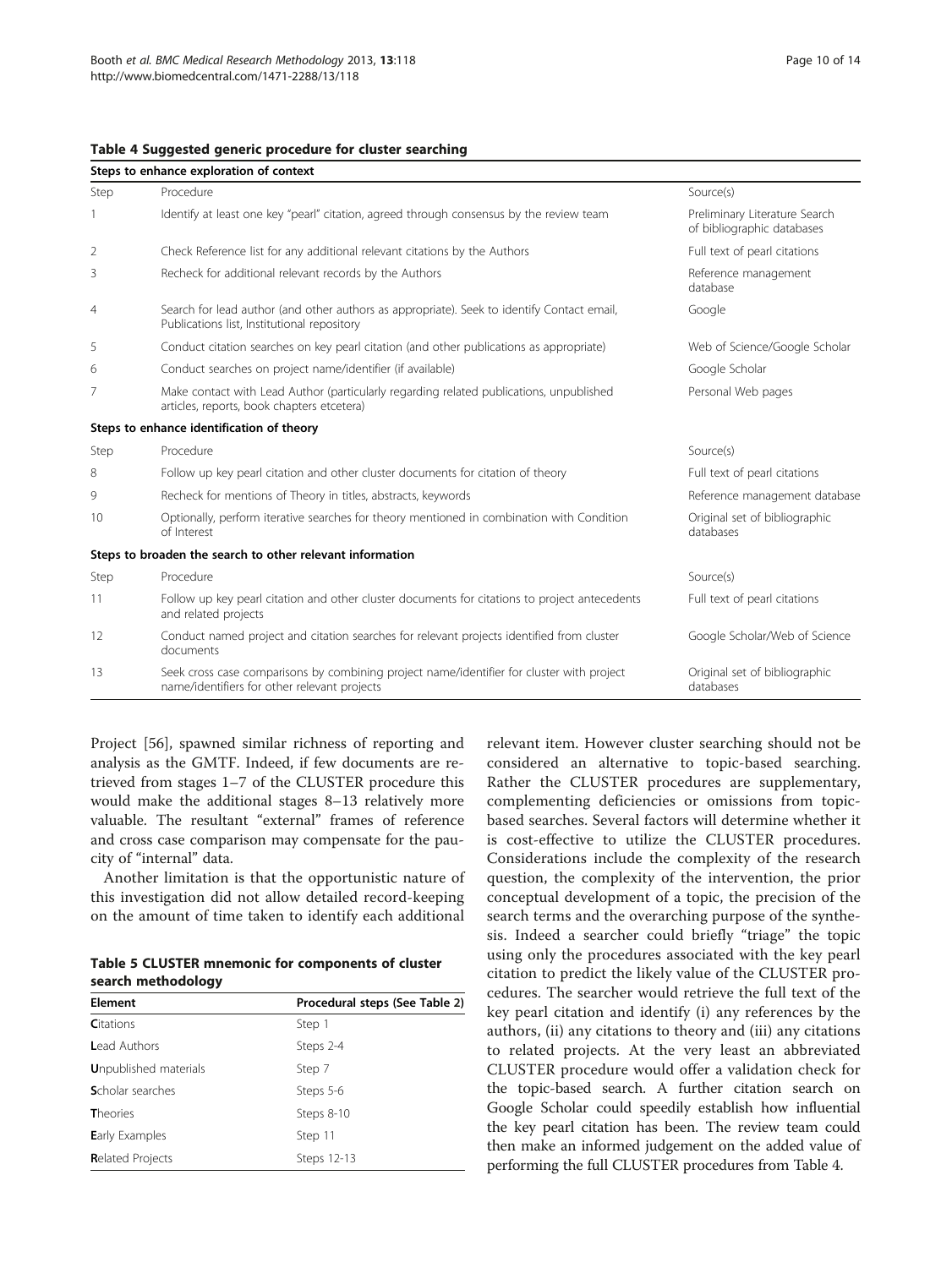Cluster searching offers a greater potential contribution to realist reviews, qualitative syntheses of complex interventions or those reviews where implementationrelated issues figure prominently. Further investigation is required to establish whether capture of additional reports merely signals duplicate publication or whether it yields additional data [[71](#page-13-0)]. Even where "salami-slicing" has occurred, if there is minimal overlap, additional reports will still yield useful data, not previously available to the review. Our experience revealed that, rather than representing "rehashes" of peer-reviewed journals, book chapters may indeed prove valuable. For example one book chapter identified particular flaws in viewing "men with HIV" as a homogenous group [\[47\]](#page-12-0), flagging the existence of significant subgroups and tensions between members of each. Nevertheless further work needs to examine the relative contribution of each source of richness to a final synthesis and our understanding of the intervention, working outwards from the sibling studies to more distantly related studies. A qualitative sensitivity analysis, would demonstrate the extent to which the full CLUSTER approach might be considered worthwhile [\[72\]](#page-13-0).

A further consideration is that an approach that essentially recreates a network or web of related studies on the basis of "aboutness" or "relatedness" runs the risk of missing alternative, but relevant, hypotheses, research traditions and theories. To a certain extent this is not a limitation of cluster searching per se but will depend on how well included studies are reported and interpreted. Procedures that optimize identification of the "disconfirming case" will, by analogy, to be of relevance here [\[73\]](#page-13-0). In addition, techniques associated with qualitative synthesis require reviewers to attempt to refute them with alternative interpretations. One particular strength of the CLUSTER method relates to the fact that theories are identified "forensically", from the actual evidence base for a project rather than being "magicked" via external interpretation from the review team. Furthermore the CLUSTER method provides three opportunities to identify competing theories within such a cluster; from reports from the project itself, from related projects and from overview papers reviewing several related projects. The risk of only partial theoretical insights, although undeniably present, is arguably reduced in contrast to serendipitous methods for identifying theory.

Although cluster searching is being advanced as a potential method for extending and enhancing the identification of relevant data for use in a systematic review we must acknowledge that much remains to be explored with regard to the characteristics of reports located within a particular study cluster. For example, we do not know whether quantitative studies are more likely to be published before or after associated qualitative studies. Neither do we understand where and when process evaluations or economic evaluations enter the picture, or

what a typical interval is between sibling publications. We know very little on how securely different types of study are "linked" in terms of number of authors in common, cross citation (i.e. to each other), citations in common or study identifiers. In addition we do not really know how plentiful sibling reports are, how easy they are to access or obtain and how useful they are for the synthesis once obtained. Specifically, with regard to study identification, we do not know how easy it is to identify sibling reports. Nor do we have a clear idea what the best search procedures are with which to retrieve sibling reports. We cannot determine whether each project requires an idiosyncratic process of study identification or whether projects could benefit from a generic approach to sibling studies. Pawson describes "the prolonged and repetitive agony of locating appropriate primary materials" [[74](#page-13-0)]. Pawson's comment is echoed more equivocally by Hughes who describes "the false trails, the frustrations, the subtle shifts in thinking, or the surprises, satisfactions and rewards, which characterised the whole experience" [[21](#page-12-0)].

The CLUSTER procedures systematize and formalize existing processes and assign a clear responsibility for supplementary searching. For example despite widespread agreement that "references should be followed up" there is a current lack of clarity on whether follow-up is the responsibility of the reviewer or the information specialist. Considerable variability currently exists around how rigorously follow-up of references is implemented and documented by different review teams.

#### Conclusions

In view of the acknowledged limitations of using a single case study this article stops short of suggesting that CLUSTER should be a standard component of study identification procedures for all systematic reviews. Nevertheless CLUSTER does possess relative advantage over current methods; it retrieves items known to be elusive to topic-based search procedures, it yields data otherwise lost to a review project, it establishes a basis for theoretical analysis and for cross case comparison. Perhaps most importantly it establishes a transparent procedure for berrypicking techniques within the rigorous context of a systematic review. CLUSTER procedures can easily be documented in standard tables – as used to document this case study (See Additional files [2](#page-11-0) and [3\)](#page-11-0), within a four or five page appendix. Far more important than simply documenting this otherwise messy and iterative process is the fact that, by following the CLUSTER procedures, an information specialist would achieve a manifestly more rigorous, consistent and high quality output.

In addition to the added value of additional studies, there are good qualitative reasons for suggesting use of the CLUSTER procedures. First, an understanding of theoretically informed complex interventions is critical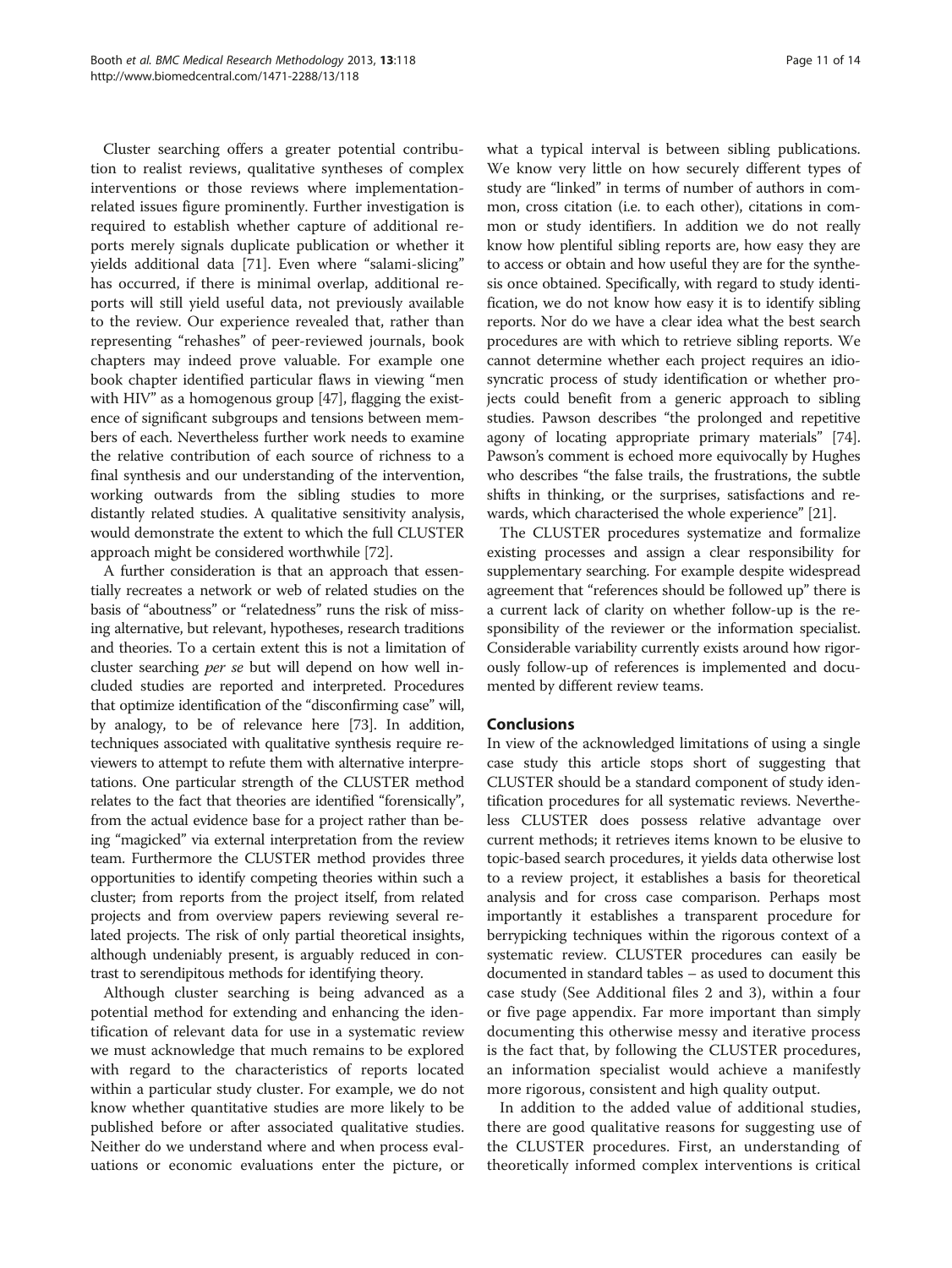<span id="page-11-0"></span>to establishing their effectiveness. Including a formal search process that identifies citations linking practice to theory is one means for encouraging such a connection. Similarly the cross case comparison embodied in the CLUSTER methodology supports an overarching principle that systematic review and evidence synthesis consolidate knowledge from research. Of course, such advantages may not be realizable for every review and a significant proportion of reviews may be constrained to identification of directly related cluster studies (steps  $1 - 7$ ).

Study identifiers are of particular value in facilitating study identification and retrieval. Memorable and distinctive project names provide an effective retrieval key for related reports. With the popularization of the International Standard RCT Identification number (ISRCTN) [[75\]](#page-13-0), comes the prospect of improved retrieval of associated articles. However enhanced retrieval by ISRCTN only relates to reviews where the original key pearl citation is a randomized controlled trial and, as with the grant or project identification numbers used by commissioners of research, requires that researchers consistently attribute their research. For this reason systematic review teams in general, and information specialists in particular, should advocate use of identification numbers and/or memorable names in web pages, reports and manuscripts for submission.

Finally, one attraction of the CLUSTER procedure is that it offers a systematic way to identify useful contributions to understanding of a project without requiring topical knowledge or making definitive judgements on relevance. Levels of "aboutness" [\[76](#page-13-0)], relating a key pearl citation to other documents, are established by informational cues that an information specialist typically has been trained to identify, namely author names, project identifiers and citations of theory or related work. An information specialist can establish the potential significance of any subsequent items identified for the review through tangible markers such as numbers of citations and the presence of co-citation. Having produced a brief structured report on the results of the CLUSTER procedures the information specialist could hand this over to the review team and its topic experts for definitive judgements on (i) whether other identified papers truly belong in the project cluster and (ii) the degree of relatedness of other cited projects. Indeed the phased nature of the procedure offers the possibility for periodic review of items being retrieved and evaluation of whether to continue the process. Following the CLUSTER procedure will also help the information specialist to communicate a systematic approach to supplementary searching and maintain involvement in the review team beyond the initial topic-based bibliographic searching phase.

# Additional files

[Additional file 1:](http://www.biomedcentral.com/content/supplementary/1471-2288-13-118-S1.docx) Schema of Cluster Documents.

[Additional file 2:](http://www.biomedcentral.com/content/supplementary/1471-2288-13-118-S2.docx) Directly Relevant Cluster References.

[Additional file 3:](http://www.biomedcentral.com/content/supplementary/1471-2288-13-118-S3.docx) Identifying Wider Explanations of Theory and Context.

#### Competing interest

The authors declare that they have no competing interests.

#### Author contributions

AB carried out the initial cluster searches and drafted the manuscript. AB and JH conceived the study, and all authors read and commented on the drafts and read and approved the final manuscript.

#### Acknowledgements

We would like to thank Professor Elizabeth Goyder for her contribution to the internal project team discussions during which the importance of cluster searching was identified and Dr Chris Carroll for helpful comments on working drafts.

#### Source of funding

This research was undertaken by Andrew Booth and colleagues as part of National Institute for Health Research (NIHR) Public Health Research Project No: 09/3008/04 funded project entitled Community-based peer support: Developing a model for promoting health literacy (COPES). The views expressed in this presentation are those of the authors and not necessarily those of the NIHR. The funders had no role in study design, data collection and analysis, decision to publish or preparation of the manuscript.

#### Author details

<sup>1</sup>School of Health and Related Research (ScHARR), University of Sheffield, Regent Court, 30 Regent Street, Sheffield S1 4DA, UK. <sup>2</sup>Centre for Health Promotion Studies, School of Public Health, University of Alberta, 3-289 Edmonton Clinic Health Academy 11405–87th Ave Edmonton, AB T6G 1C9, Edmonton, Canada.

Received: 24 January 2013 Accepted: 19 September 2013 Published: 28 September 2013

#### References

- Tricco AC, Tetzlaff J, Moher D: The art and science of knowledge synthesis. J Clin Epidemiol 2011, 64:11-20.
- 2. Grant MJ, Booth A: A typology of reviews: an analysis of 14 review types and associated methodologies. Health Info Libr J 2009, 26:91-108.
- 3. Pearson M, Moxham T, Ashton K: Effectiveness of search strategies for qualitative research about barriers and facilitators of program delivery. Eval Health Prof 2011, 34:297–308.
- 4. Shepperd S, Lewin S, Straus S, Clarke M, Eccles MP, Fitzpatrick R, Wong G, Sheikh A: Can we systematically review studies that evaluate complex interventions? PLoS Med 2009, 6:e1000086. Epub 2009 Aug 11.
- 5. Dixon-Woods M: Using framework-based synthesis for conducting reviews of qualitative studies. BMC Med 2011, 9(1):39.
- 6. Oliver S, Harden A, Rees R, Shepherd J, Brunton G, Garcia J, Oakley A: An emerging framework for including different types of evidence in systematic reviews for public policy. Evaluation 2005, 11:428–446.
- 7. Thomas J, Harden A, Newman M: Synthesis: combining results systematically and appropriately. In An Introduction to Systematic Reviews. Edited by Gough D, Oliver S, Thomas J. London: Sage; 2012:179–227.
- 8. Noyes J, Popay J, Pearson A, Hannes K, Booth A: Chapter 20: qualitative research and cochrane reviews. In Cochrane Handbook for Systematic Reviews of Interventions. Version 5.0.1 [updated September 2008]. Edited by Higgins JPT, Green S, The Cochrane Collaboration; 2008 [[http://www.](http://www.cochrane-handbook.org) [cochrane-handbook.org\]](http://www.cochrane-handbook.org).
- 9. Dixon-Woods M, Bonas S, Booth A, Jones DR, Miller T, Sutton AJ, Shaw RL, Smith JA, Young B: How can systematic reviews incorporate qualitative research? A critical perspective. Qualitative Research 2006, 6:27–44.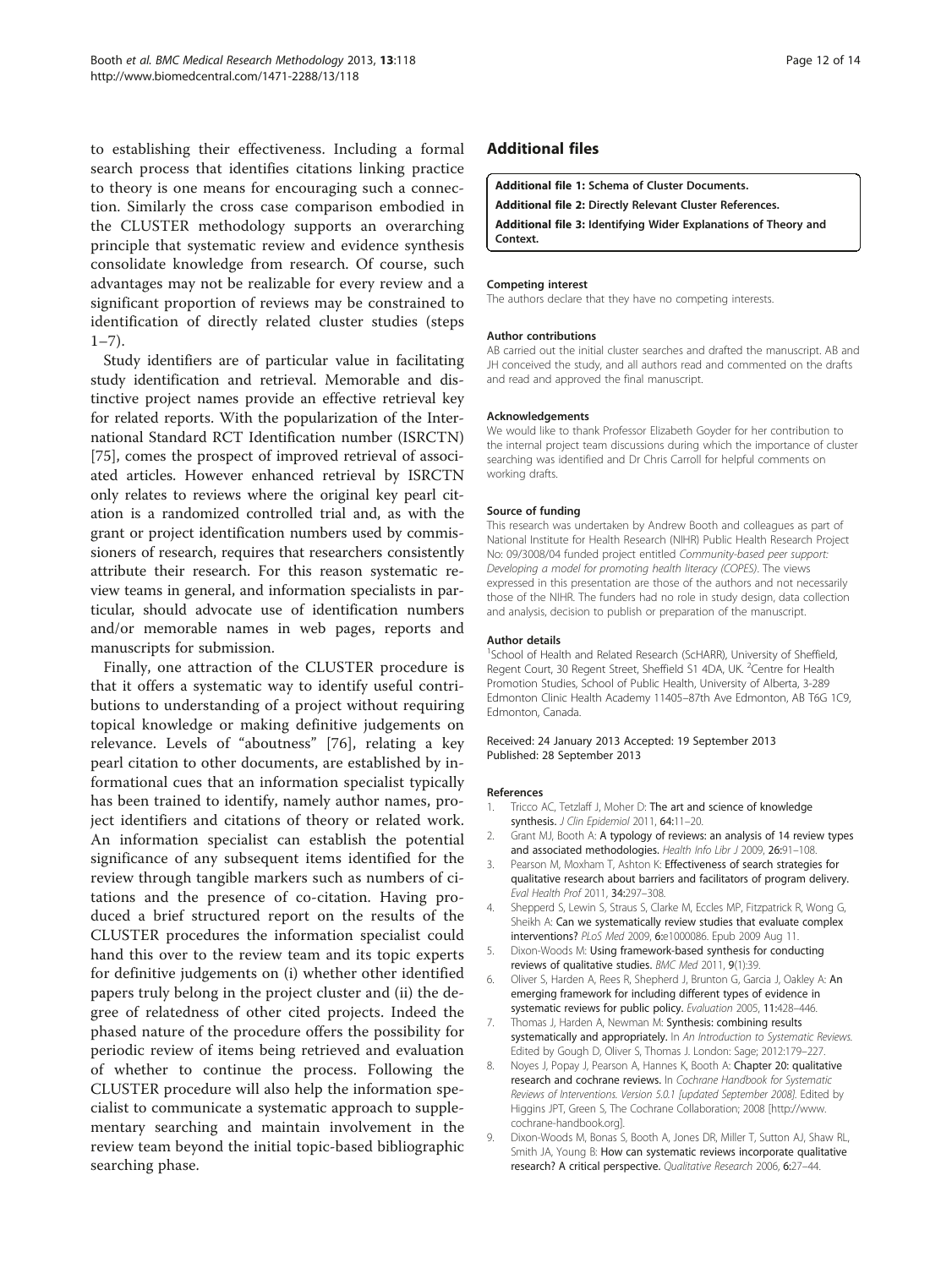- <span id="page-12-0"></span>10. Allison JJ, Kiefe CI, Weissman NW, Carter J, Centor RM: The art and science of searching Medline to answer clinical questions. International journal of technology assessment in health care 1999, 15:281–296.
- 11. Cooke A, Smith D, Booth A: Beyond PICO: The SPIDER Tool for Qualitative Evidence Synthesis. Qual Health Res 2012, 22:1435–1443.
- 12. Manning N: Conclusion. In Synthesizing qualitative research: Choosing the right approach. Edited by Hannes K, Lockwood C. West Sussex, United Kingdom: Wiley-Blackwell; 2012.
- 13. Brunton G, Stansfield C, Thomas J: Finding relevant studies. In An Introduction to Systematic Reviews. Edited by Gough D, Oliver S, Thomas J. London: Sage Publications; 2012:107–135.
- 14. Booth A: Acknowledging a "Dual Heritage" for Qualitative Evidence Synthesis: Harnessing the Qualitative Research and Systematic Review Research Traditions. Sheffield: PhD thesis, University of Sheffield; 2013.
- 15. Booth A: Cochrane or cock-eyed? How should we conduct systematic reviews of qualitative research? In Proceedings of the Qualitative Evidencebased Practice Conference, Taking a Critical Stance. Coventry: Coventry University; 2001. May 14 2001.
- 16. Bates MJ: The design of browsing and berrypicking techniques for the online search interface. Online Information Review 1989, 13:407–424.
- 17. Finfgeld-Connett D, Johnson ED: Literature search strategies for conducting knowledge-building and theory-generating qualitative systematic reviews. J Adv Nurs 2013, 69:194–204.
- 18. Sandelowski M, Barroso J: Handbook for synthesizing qualitative research. New York, NY: Springer; 2007:41.
- 19. Hammersley M: Systematic or unsystematic, is that the question? Reflections on the science, art, and politics of reviewing research evidence. In Public Health Evidence: Tackling Health Inequalities. Edited by Killoran A, Swann C, Kelly, MP. Oxford, UK: Oxford University Press; 2006.
- 20. Booth A, Papaioannou D, Sutton AJ: Systematic Approaches to a Successful Literature Review. London: Sage; 2011.
- 21. Hughes ND: Living with cancer in old age: a qualitative systematic review and a narrative inquiry. PhD thesis. University of Glasgow; 2011. [http://theses.gla.](http://theses.gla.ac.uk/2651/) [ac.uk/2651/](http://theses.gla.ac.uk/2651/).
- 22. Sambunjak D, Straus SE, Marusic A: A systematic review of qualitative research on the meaning and characteristics of mentoring in academic medicine. J Gen Intern Med 2010, 25:72–78.
- 23. Barroso J, Gollop CJ, Sandelowski M, Meynell J, Pearce PF, Collins LJ: The challenges of searching for and retrieving qualitative studies. West J Nurs Res 2003, 25:153–178.
- 24. Downe S: Metasynthesis: a quide to knitting smoke. Evidence Based Midwifery 2008, 6:4–8.
- 25. Walsh D, Downe S: Meta-synthesis method for qualitative research: a literature review. J Adv Nurs 2005, 50:204-211
- 26. Sandelowski M: Reading, writing and systematic review. Journal of advanced nursing 2008, 64:104–110.
- 27. Craig P, Dieppe P, Mcintyre S, Michie S, Nazareth I, Petticrew M: Developing and evaluating complex interventions: the new Medical Research Council guidance. BMJ 2008, 337:a1655.
- 28. Bridges J, Nicholson C, Maben J, Pope C, Flatley M, Wilkinson C, Meyer J, Tziggili M: Capacity for care: meta-ethnography of acute care nurses' experiences of the nurse-patient relationship. J Adv Nurs 2013, 69:760-772.
- 29. Pearson M, Hunt H, Cooper C, Shepperd S, Pawson R, Anderson R: Final report. NIHR Service Delivery and Organisation Programme, Intermediate care: a realist review and conceptual framework. London: National Institute for Health Research Service Delivery and Organisation Programme; 2012. [http://](http://www.netscc.ac.uk/hsdr/files/project/SDO_FR_10-1012-07_V01.pdf) [www.netscc.ac.uk/hsdr/files/project/SDO\\_FR\\_10-1012-07\\_V01.pdf](http://www.netscc.ac.uk/hsdr/files/project/SDO_FR_10-1012-07_V01.pdf).
- 30. Booth A: Chapter 3: searching for studies. In Supplementary Guidance for Inclusion of Qualitative Research in Cochrane Systematic Reviews of Interventions. Version 1 (updated August 2011) . Edited by Noyes J, Booth A, Hannes K, Harden A, Harris J, Lewin S, Lockwood C, Cochrane Collaboration Qualitative Methods Group; 2011.<http://cqrmg.cochrane.org/supplemental-handbook-guidance>.
- 31. Armstrong R, Waters E, Moore L, Riggs E, Cuervo LG, Lumbiganon P, Hawe P: Improving the reporting of public health intervention research: advancing TREND and CONSORT. J Public Health (Oxf) 2008, 30:103-109.
- 32. Noyes J, Popay J: Directly observed therapy and tuberculosis: how can a systematic review of qualitative research contribute to improving services? A qualitative meta-synthesis. J Adv Nurs 2007, 57:227-243.
- 33. Atkins S, Lewin S, Smith H, Engel M, Fretheim A, Volmink J: Conducting a meta-ethnography of qualitative literature: lessons learnt. BMC Med Res Methodol 2008, 8:21.
- 34. Denzin NK: Interpretive interactionism. Newbury Park, CA: Sage; 1989.
- 35. Lincoln YS, Guba EG: Naturalistic inquiry. Newbury Park, CA: Sage: 1985.
- 36. Grant M, Leigh J, Murray C, Howarth M: The Role of the Academic in Clinical Practice: A Systematic Review. Salford: University of Salford, Salford Centre for Nursing, Midwifery and Collaborative Research for the RCN Education Forum; 2007.
- 37. Arai L, Roen K, Roberts H, Popay J: It might work in Oklahoma but will it work in Oakhampton? Context and implementation in the effectiveness literature on domestic smoke detectors. Inj Prev 2005, 11:148–151.
- 38. Thomas J, Harden A, Oakley A, Oliver S, Sutcliffe K, Rees R, Brunton G, Kavanagh J: Integrating qualitative research with trials in systematic reviews. BMJ 2004, 328:1010–1012.
- 39. Nowak P: Synthesis of qualitative linguistic research a pilot review integrating and generalizing findings on doctor-patient interaction. Patient Educ Couns 2011, 82:429-441.
- 40. Pawson R, Greenhalgh T, Harvey G, Walshe K: Realist review-a new method of systematic review designed for complex policy interventions. J Health Serv Res Policy 2005, 10(suppl 1):21-34.
- 41. Denyer D, Tranfield D, Van Aken JE: Developing design propositions through research synthesis. Organization Studies 2008, 29:393–413.
- 42. South J, Meah A, Bagnall A-M, Kinsella K, Branney P, White J, Gamsu M: People in Public Health - a study of approaches to develop and support people in public health roles. Final report. London: NIHR Service Delivery and Organisation programme; 2010.
- 43. Flowers P, Hart GJ, Williamson LM, Frankis JS, Der GJ: Does bar-based, peerled sexual health promotion have a community-level effect amongst gay men in Scotland? Int J STD AIDS 2002, 13:102–108.
- 44. Hart GJ, Flowers P, Der GJ, Frankis JS: Homosexual men's HIV related sexual risk behaviour in Scotland. Sex Transm Infect 1999, 75:242-246.
- 45. Flowers P: Gay men and HIV/AIDS risk-management. Health 2001, 5:50–75. 46. Flowers P, Frankis J, Hart G: Evidence and the evaluation of a communitylevel intervention: researching the Gay Men's Task Force Initiative. In Researching health promotion. Edited by Watson J, Platt S. London: Routledge; 2000:102–124.
- 47. Flowers P, Hart G: Everyone on the scene is so cliquey. In Families and communities responding to AIDS. Edited by Aggleton P, Hart GJ, Davies P. London: UCL Press; 1999:83–98.
- 48. Flowers P, Smith JA, Sheeran P, Beail N: Identities and gay men's sexual decision making. In AIDS: Activism and Alliances. Edited by Aggleton P, Davies P, Hart G. London: Taylor & Francis; 1997:192–212.
- 49. Frankis J, Flowers P, Hart G: Gay Men's Task Force: Preliminary evaluation of service delivery. Glasgow: MRC Social & Public Health Sciences Unit; 1999. <http://www.sphsu.mrc.ac.uk/library/other%20reports/Process.pdf>.
- 50. Williamson LM, Hart GJ, Flowers P, Frankis JS, Der GJ: The Gay Men's Task Force: the impact of peer education on the sexual health behaviour of homosexual men in Glasgow. Sex Transm Infect 2001, 77:427–432.
- 51. Hart GJ, Williamson LM, Flowers P: Good in parts: the Gay Men's Task Force in Glasgow–a response to Kelly. AIDS Care 2004, 16:159–165.
- 52. Williamson LM, Hart GJ: HIV optimism does not explain increases in high-risk sexual behaviour among gay men in Scotland. AIDS 2004, 18:834–835.
- 53. Flowers P, Marriott C, Hart G: The bars, the bogs, and the bushes: the impact of locale on sexual cultures. Culture, Health and Sexuality 2000, 2:69–86.
- 54. Flowers P, Hart G, Marriott C: Constructing sexual health: gay men and 'risk' in the context of a public sex environment. J Health Psychol 1999, 4:483–495.
- 55. Rogers EM: Diffusion of Innovations. 2nd edition. New York: Free Press; 1983.
- 56. Campbell R, Starkey F, Holliday J, Audrey S, Bloor M, Parry-Langdon N, Hughes R, Moore L: An informal school-based peer-led intervention for smoking prevention in adolescence (ASSIST): a cluster randomised trial. Lancet 2008, 371:1595–1602.
- 57. Khan S, Vanwynsberghe R: Forum Qualitative Sozialforschung / Forum: Qualitative Social Research, North America, 9, Jan. 2008, Cultivating the Under-Mined: Cross-Case Analysis as Knowledge Mobilization. Available at: [[http://www.qualitative-research.net/index.php/fqs/article/view/334/729\]](http://www.qualitative-research.net/index.php/fqs/article/view/334/729).
- 58. Bertrand JT: Diffusion of innovations and HIV/AIDS. J Health Commun 2004, 9(Suppl 1):113–121.
- 59. Kegeles SM, Hays RB, Coates TJ: The Mpowerment Project: a communitylevel HIV prevention intervention for young gay men. Am J Public Health 1996, 86:1129–1136.